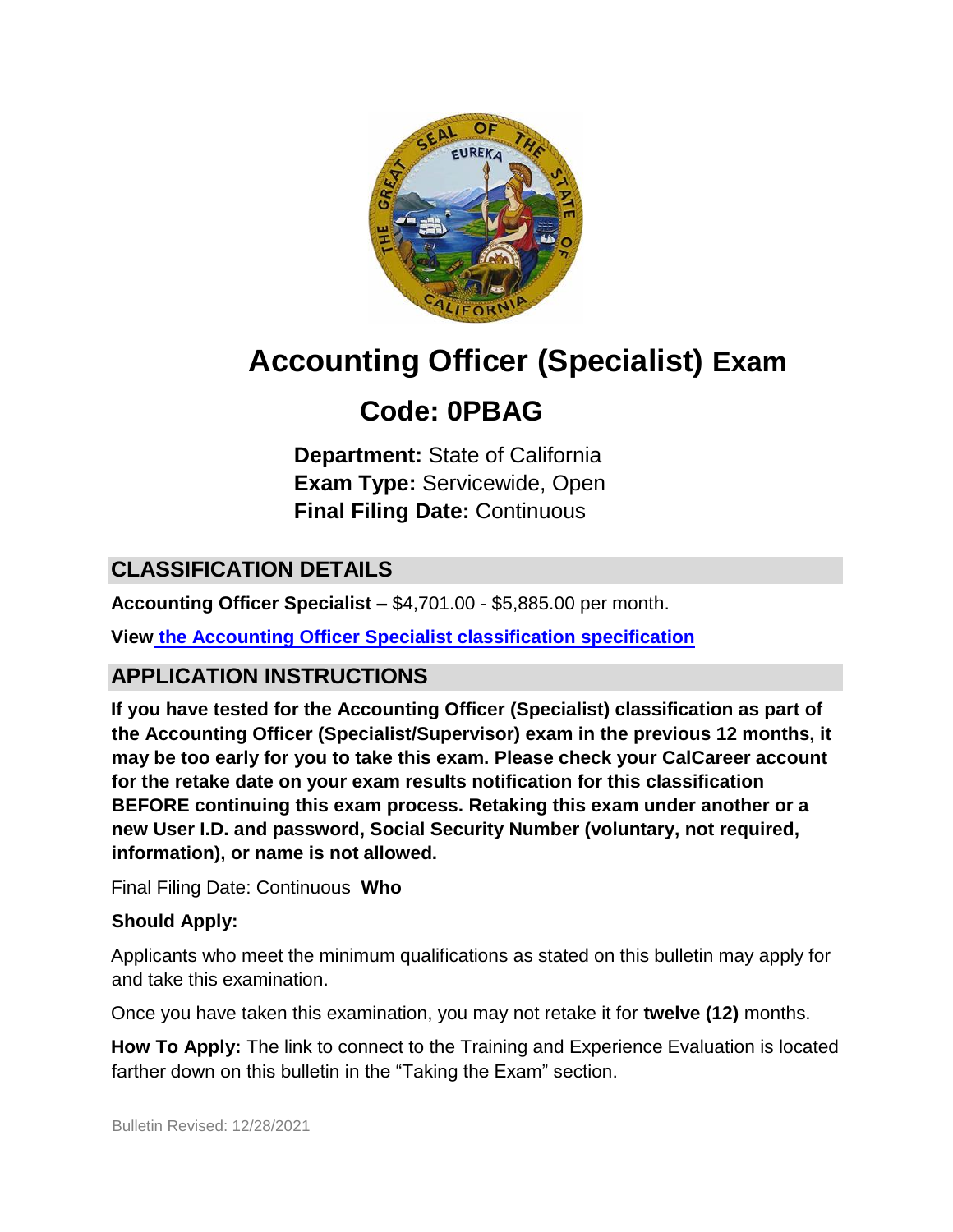#### **Special Testing Arrangements:**

If you require assistance or alternative testing arrangements due to a disability, please contact the testing department listed in the Contact Information section of this bulletin.

## **MINIMUM QUALIFICATIONS**

All applicants must meet the education and/or experience requirements as stated on this exam bulletin to be accepted into the examination. Part-time or full-time jobs, regardless of whether paid or volunteer positions, and inside or outside California state service will count toward experience. Y

#### **Accounting Officer (Specialist)**

#### **Either I**

One year of experience in the California state service performing professional accounting or auditing duties of a class with a level of responsibility not less than that of Accountant Trainee or Auditor I. (Applicants meeting the educational requirements who have completed six months of service performing professional accounting or auditing duties of a class with a level of responsibility not less than that of Accountant Trainee or Auditor I will be admitted to the examination, but they must satisfactorily complete one year of this experience before they can be considered eligible for appointment.)

#### **Or II**

Experience: One year in the California state service performing the duties of an Accountant I. Applicants meeting the educational requirements who have completed six months of service performing the duties of an Accountant I will be admitted to the examination, but they must satisfactorily complete one year of this experience before they can be considered eligible for appointment. And Education: Same as **Accountant** [Trainee.](https://www.calhr.ca.gov/state-hr-professionals/pages/4179.aspx)

#### **Or III**

Experience: Two years of increasingly responsible professional accounting or auditing experience. (Experience in the California state service applied toward this requirement must include at least one year performing the duties of a class at a level of responsibility not less than that of Accountant I.) (Experience in the California state service may be applied toward the total experience requirement on a proportional basis.) and Education: Same as **Accountant Trainee.**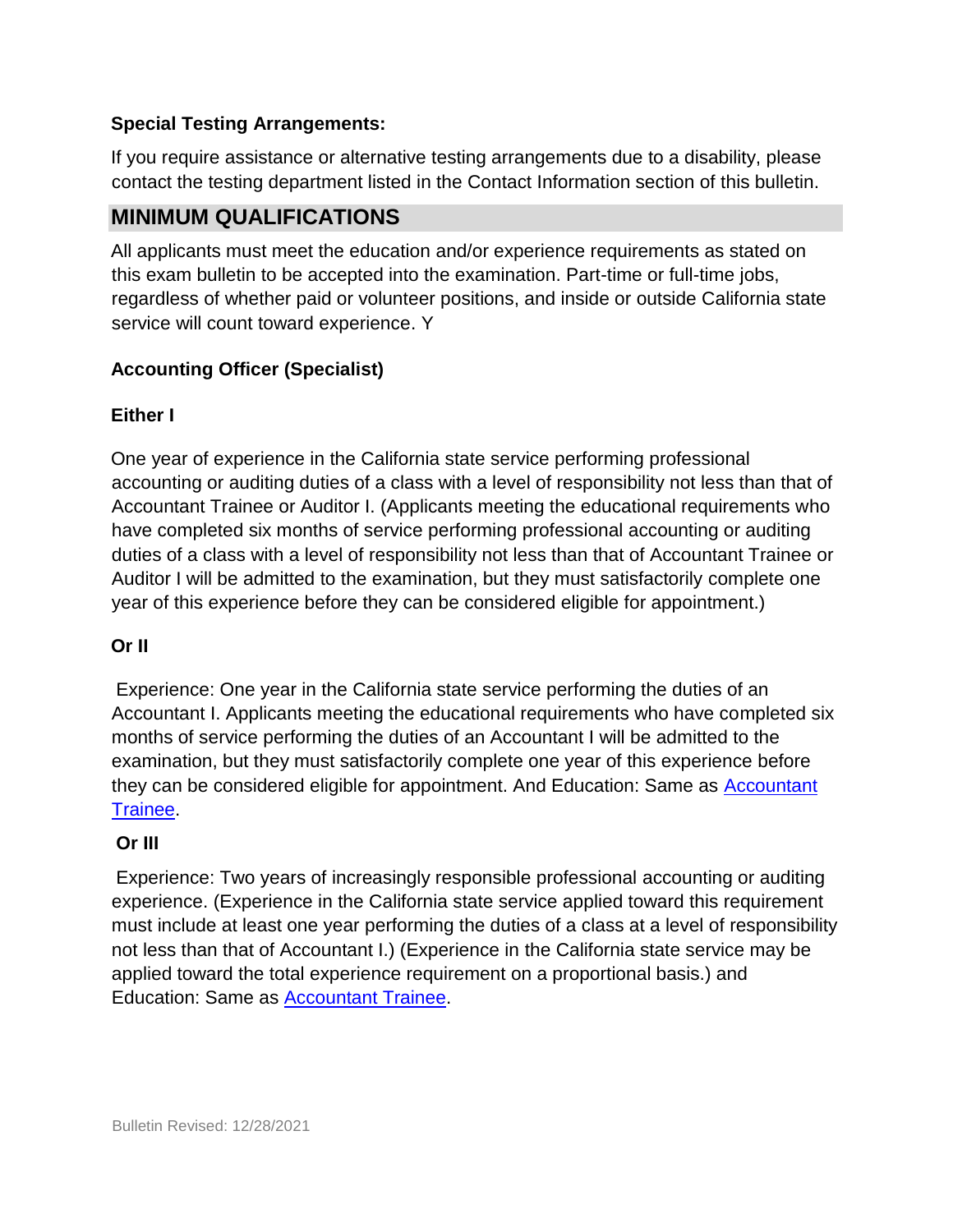## **POSITION DESCRIPTION**

#### **Accounting Officer (Specialist)**

This is the second journeyperson level in the series. Incumbents, under general direction of an Accounting Administrator, independently perform the more difficult accounting duties which require an understanding of the entire accounting process, such as coordinate implementation of accounting for new programs/functions; review proposals to change accounting procedures; prepare cash analysis reports for management; coordinate completion of year-end reports. Assignments at this level may involve responsibilities which impact the entire accounting operation and may be given broad discretion in the solution of problems.

Incumbents may have considerable contact with the accounting administrators or the chief accounting officer for the department, departmental management, budget section, State control agencies.

Incumbents in this class have no supervisory responsibilities, but may serve as a lead for lower level accounting personnel.

## **EXAMINATION SCOPE**

This examination consists of the following components:

#### **Training and Experience Evaluation –** Weighted 100% of the final score.

The examination will consists solely of a **Training and Experience Evaluation.** To obtain a position on the eligible list, a minimum score of 70% must be received. Applicants will receive their score upon completion of the Training and Experience Evaluation process.

In addition to evaluating applicants' relative knowledge, skills, and ability, as demonstrated by quality and breadth of education and/or experience, emphasis in each exam component will be measuring competitively, relative job demands, each applicant's:

#### **Knowledge of:**

- 1. Accounting principles and procedures
- 2. Governmental accounting and budgeting
- 3. The uniform accounting system and financial organization and procedures of the State of California and related laws, rules, and regulations
- 4. Principles of business management, including office methods and procedures
- 5. Principles of public finance
- 6. Business law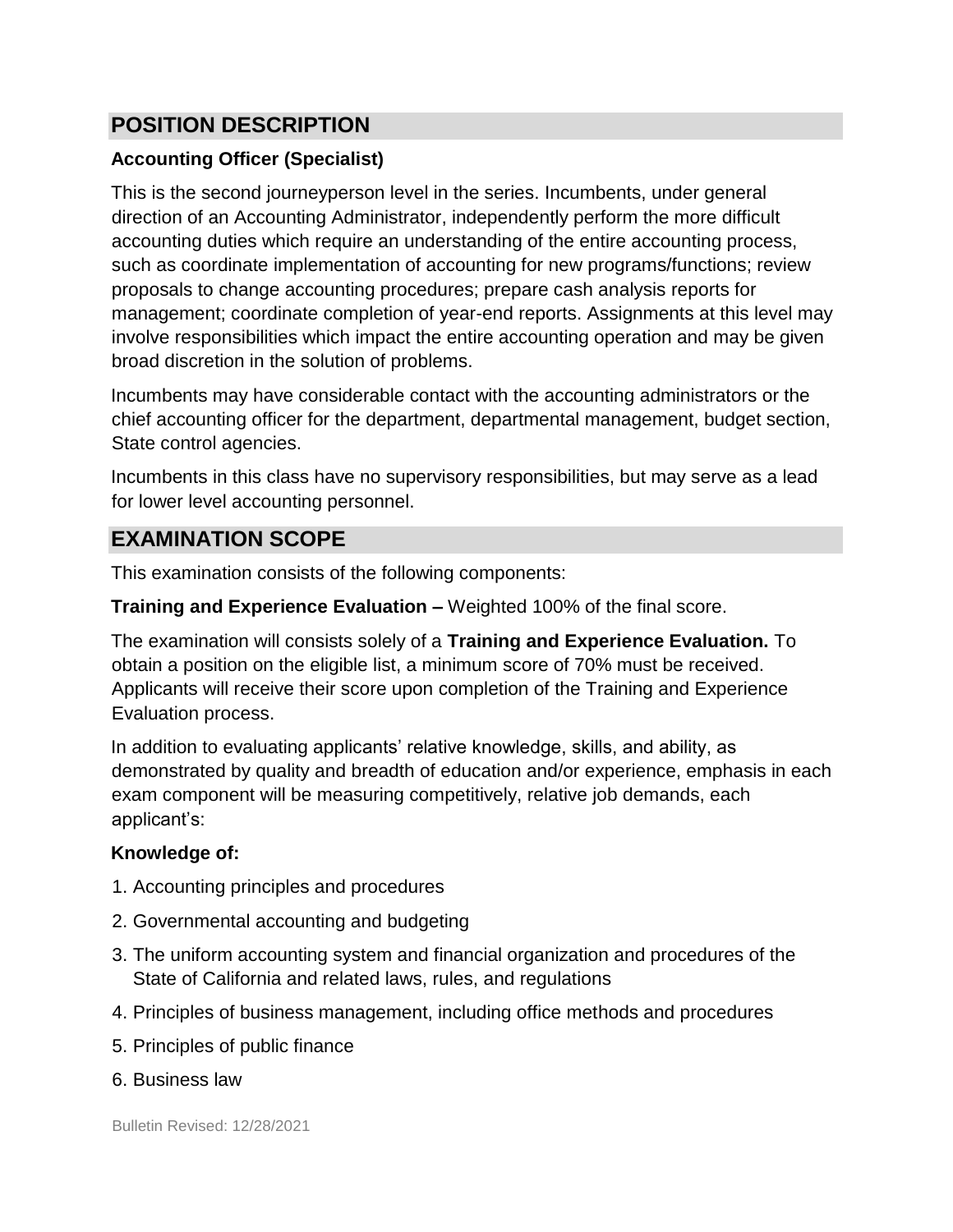#### **Ability to:**

- 1. Apply accounting principles and procedures
- 2. Analyze data and draw sound conclusions
- 3. Analyze situations accurately and adopt an effective course of action
- 4. Prepare clear, complete, and concise reports
- 5. Make sound decisions and recommendations in regard to the professional accounting problems in maintaining control of a departmental budget
- 6. Establish and maintain cooperative relations with those contacted in the work
- 7. Speak and write effectively.

#### **Special Personal Characteristic:**

1. Ability to qualify for a fidelity bond

## **ELIGIBLE LIST INFORMATION**

A Servicewide, open eligible list for the Accounting Officer (Specialist). classification

will be established for:

#### **State of California (all State of California departments, statewide)**

The names of **successful** competitors will be merged onto the eligible list in order of final score regardless of exam date. Eligibility expires **twelve (12) months** after it is established. Applicants must then retake the examination to reestablish eligibility.

Veterans' Preference will be granted for this examination. In accordance with Government Codes 18973.1 and 18973.5, whenever any veteran, or widow or widower of a veteran achieves a passing score on an open examination, he or she shall be ranked in the top rank of the resulting eligible list.

Veterans status is verified by the California Department of Human Resources (CalHR). Information on this program and [the Veterans' Preference Application](https://www.jobs.ca.gov/CalHRPublic/Landing/Jobs/VeteransInformation.aspx) [\(](https://www.jobs.ca.gov/CalHRPublic/Landing/Jobs/VeteransInformation.aspx)Std. form 1093) is available online**.** Additional information on veteran benefits is available at the Department of Veterans Affairs.

Career Credits **will not** be added to the final score for this exam, because it does not meet the requirements to qualify for Career Credits.

## **EXAMINATION INFORMATION**

**[Preview of the](https://jobs.ca.gov/jobsgen/0PBAGA.pdf) [Accounting Officer \(Specialist\)](https://jobs.ca.gov/jobsgen/0PBAGA.pdf) [Training and Experience Evaluation](https://jobs.ca.gov/jobsgen/0PBAGA.pdf)**

## **PREPARING FOR THE EXAMINATION**

Here is a list of suggested resources to have available prior to taking the exam.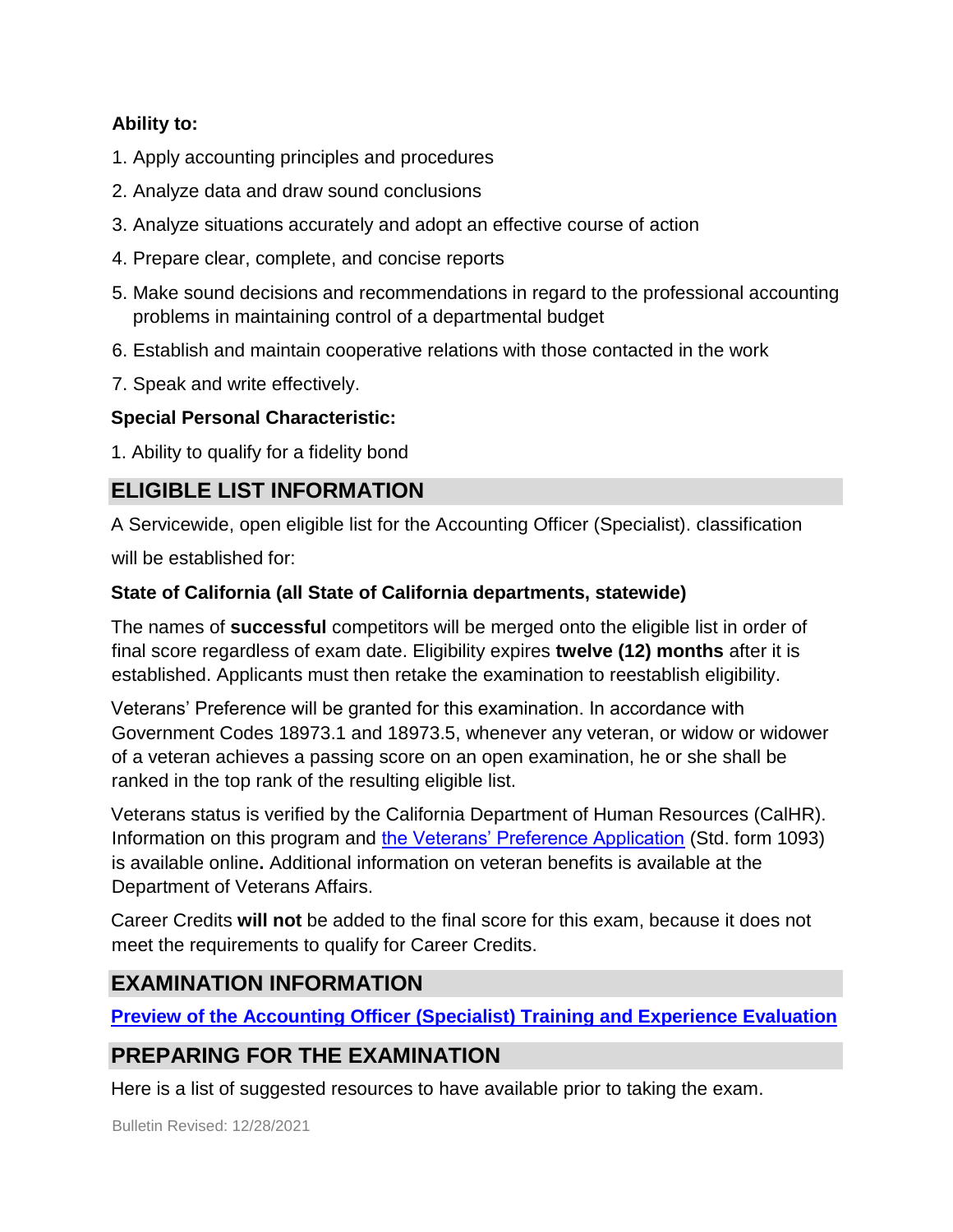**Employment History:** Employment dates, job titles, organization names and addresses, names of supervisors or persons who can verify your job responsibilities, and phone numbers of persons listed above.

**Education:** School names and addresses, degrees earned, dates attended, courses taken (verifiable on a transcript), persons or office who can verify education, and phone numbers of persons or offices listed above.

**Training:** Class titles, certifications received, names of persons who can verify your training, and phone numbers of persons listed above.

## **TAKING THE EXAMINATION**

**Tak[e](https://www.jobs.ca.gov/CalHRPublic/Login.aspx?ExamId=0PBAG) [the Accounting Officer \(Specialist\)](https://www.jobs.ca.gov/CalHRPublic/Login.aspx?ExamId=0PBAG) [examination.](https://www.jobs.ca.gov/CalHRPublic/Login.aspx?ExamId=0PBAG)**

#### **TESTING DEPARTMENTS**

State of California (all State of California departments)

## **CONTACT INFORMATION**

If you have any *technical* questions concerning this examination bulletin, please contact:

California Department of Human Resources Attn: Examination Services 1515 S Street Sacramento, CA 95811 Phone: 1-866-844-8671 California Relay Service: 1-800-735-2929 (TTY), 1-800-735-2922 (Voice)

TTY is a Telecommunications Device for the Deaf, and is reachable only from phones equipped with a TTY Device.

## **EQUAL OPPORTUNITY EMPLOYER**

The State of California is an equal opportunity employer to all, regardless of age, ancestry, color, disability (mental and physical), exercising the right of family care and medical leave, gender, gender expression, gender identity, genetic information, marital status, medical condition, military or veteran status, national origin, political affiliation, race, religious creed, sex (includes pregnancy, childbirth, breastfeeding, and related medical conditions), and sexual orientation.